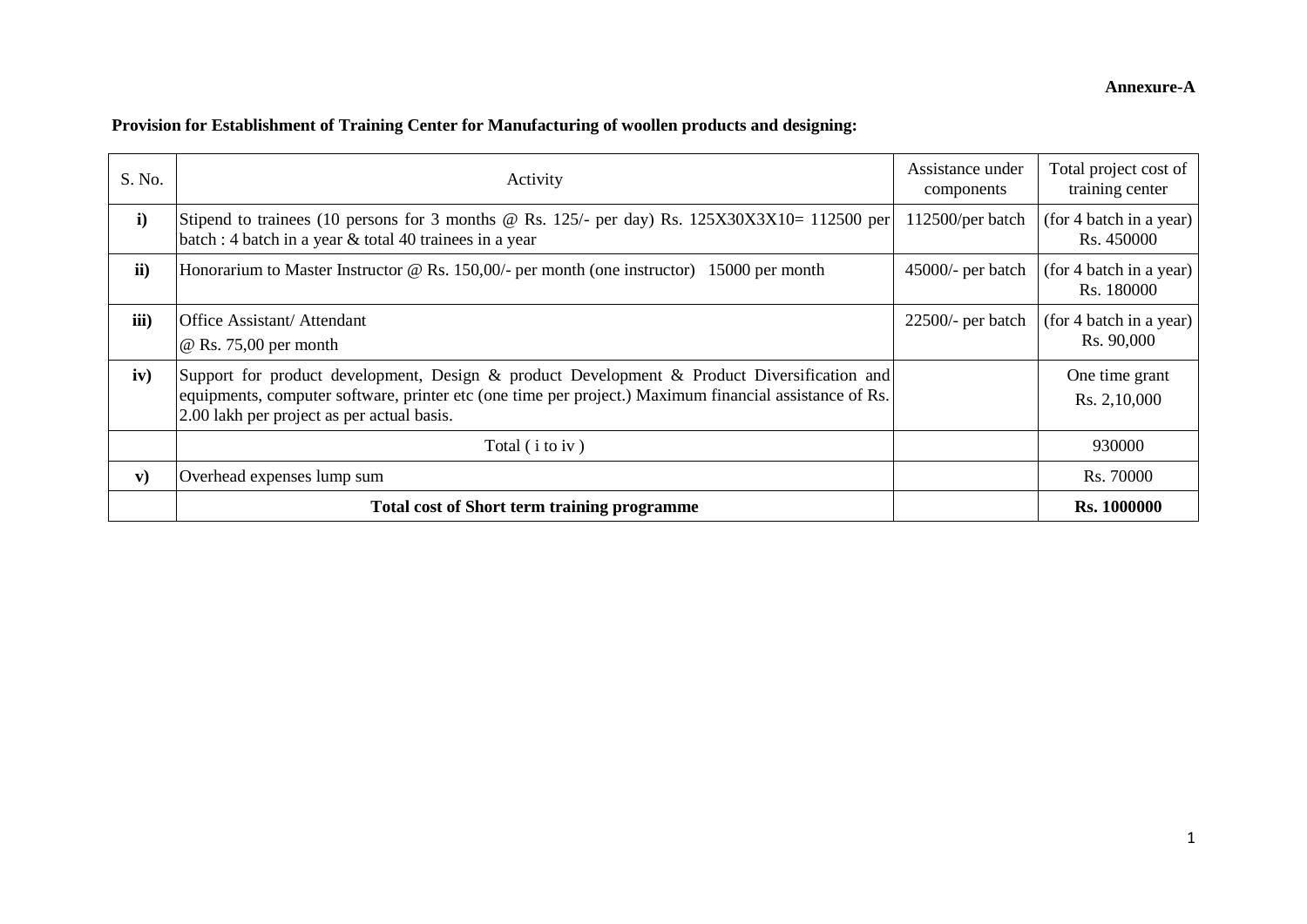# **Component wise allocation of funds under Angora Rabbit Germplasm Centre:**

|    | Activity wise details of the component wise financial provision under the scheme for Integrated Angora Germplasm<br>S. No. Center.                                                                                                        | Total project cost for 100<br>rabbits (GPC) |
|----|-------------------------------------------------------------------------------------------------------------------------------------------------------------------------------------------------------------------------------------------|---------------------------------------------|
|    | Integrated Angora Rabbit Germplasm-cum-Processing and Training Center                                                                                                                                                                     | Amount in Rs.                               |
| a) | Assistance for construction of low cost Shed including building for processing machine to attaining the target of 200<br>rabbits after completion of one year. (assistance of 50% of cost of shed)                                        | 1,30,000                                    |
| b) | Supply of foundation stock (40 male + 60 female) @ Rs. $1600/-$ per rabbit (1600X100)                                                                                                                                                     | 1,60,000                                    |
| C) | Supply of cages (200 cages) $\omega$ Rs 40,000/- per unit                                                                                                                                                                                 | 40,000                                      |
| d) | Supply of medical kit @ Rs. 5000/- per unit                                                                                                                                                                                               | 5,000                                       |
| e) | Supply of feed (150gm/rabbit/day for 100 rabbit for 365 day) 100X0.150X365= 54.75 Quintal @ Rs.2200/- Quintal<br>per year                                                                                                                 | 1,20,450                                    |
| f) | Financial assistance to Implementing Agencies (IA) to meet implementation charges for different works like:<br>stationery, monitoring, manpower, part time Veterinarian, POL and provision for other misc. expenses under the<br>project. | 44,550                                      |
|    | Total cost of I Activity (a to f)                                                                                                                                                                                                         | Rs. 5,00,000                                |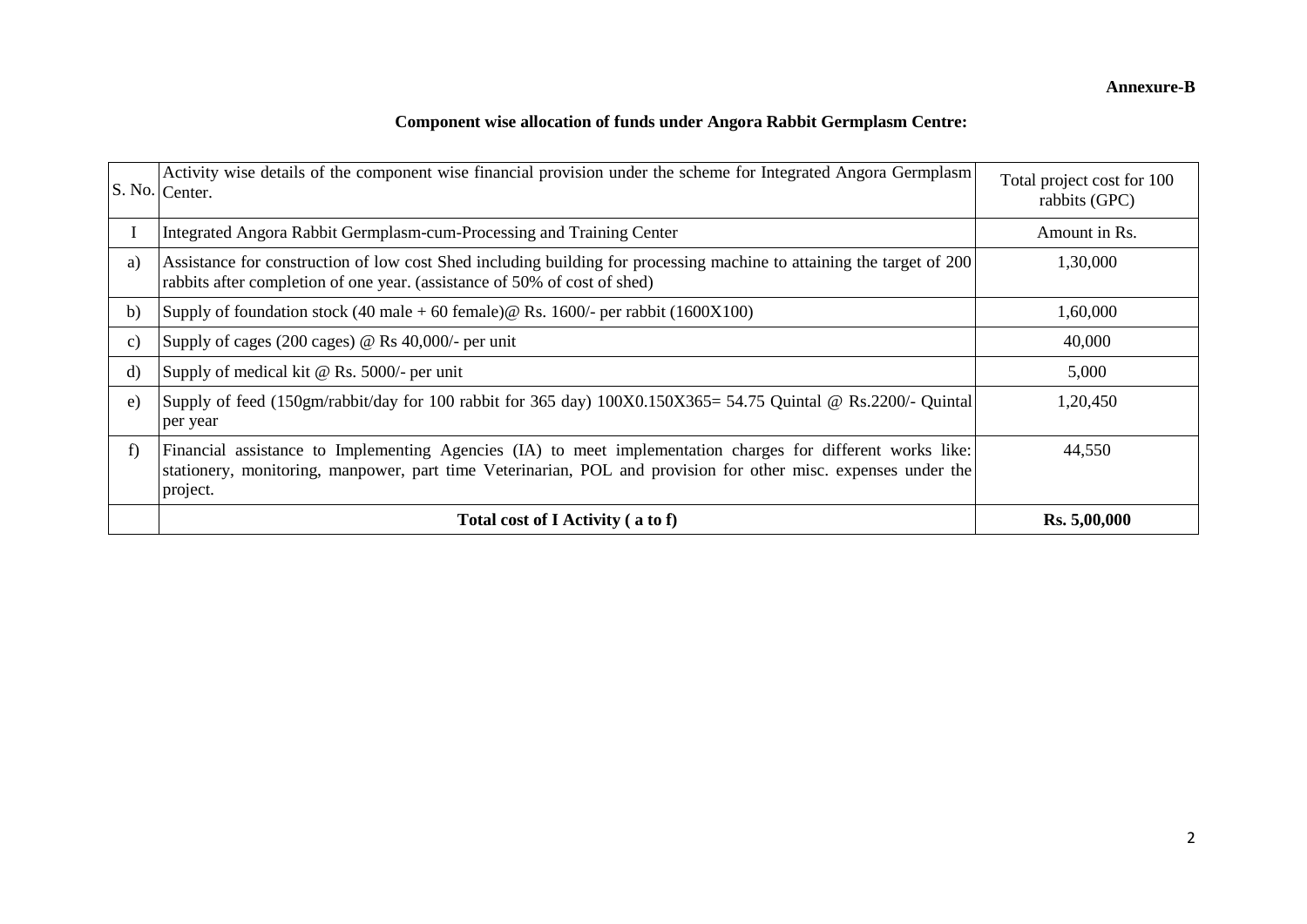# **Component wise allocation of funds under Establishment of Mini Angora Rabbit Farm –** (10 family each project)

| S.<br>No.    | Activity wise details of the component alongwith financial provision under the<br>component of 10 families with foundation stock of 20 animals (8 Male+12<br>Female) for the 3 year project period                                                                                                               | Cost for one family of 20 rabbits<br>for 3 years period | Cost for 10 families per project of<br>200 rabbits for 3 years coverage |
|--------------|------------------------------------------------------------------------------------------------------------------------------------------------------------------------------------------------------------------------------------------------------------------------------------------------------------------|---------------------------------------------------------|-------------------------------------------------------------------------|
| $\mathbf{I}$ | <b>Establishment of Mini Angora Rabbit Farm</b>                                                                                                                                                                                                                                                                  | $(A$ <i>mount in Rs.</i> )                              | $(A$ <i>mount in Rs.</i> )                                              |
|              | No. of Families to be covered                                                                                                                                                                                                                                                                                    | 1 family                                                | 10 family                                                               |
| a)           | Assistance for construction of low cost Shed to attaining the target of 80 rabbits<br>per family. (assistance of 50% of cost of shed)                                                                                                                                                                            | 35,900                                                  | 3,59,000                                                                |
| b)           | Supply of foundation stock (8 male + 12 female) @ Rs. 1,600/- per rabbit<br>(1600X20 rabbits) with transportation and feed overhead expenses                                                                                                                                                                     | 32,000                                                  | 3,20,000                                                                |
| C)           | Supply of cages (100 cages for one family) $\omega$ Rs. 20,000 per family                                                                                                                                                                                                                                        | 20,000                                                  | 2,00,000                                                                |
| d)           | Supply of medical kit $\omega$ Rs. 1,000/- to each beneficiary                                                                                                                                                                                                                                                   | 3,000                                                   | 30,000                                                                  |
| e)           | Supply of feed (150 gm/rabbit/day for 20 rabbit for 365 day) 20X0.150X365=<br>10.95 Quintal @ Rs. 2200/- Quintal per year with transportation expenses (3 years<br>period)                                                                                                                                       | 72,270                                                  | 7,22,700                                                                |
| f            | Provision of charkha(spinning machine) $\&$ knitting machine for spinning<br>\consumption of Angora Wool at household level by beneficiary @ Rs. 15,000/-<br>family                                                                                                                                              | 15,000                                                  | 1,50,000                                                                |
| g)           | Training of farmers (including traveling, boarding, lodging, training material,<br>institutional charges etc.) Rs. 6,500/- unit                                                                                                                                                                                  | 6,500                                                   | 65,000                                                                  |
| h)           | Financial assistance to Implementing Agencies (IA) to meet implementation<br>charges for different works like : Survey, registration of beneficiaries,<br>mobile/bank/DBT details,<br>stationery, monitoring, manpower, part time<br>Veterinarian, POL and provision for other misc. expenses under the project. | 15,330                                                  | 1,53,300                                                                |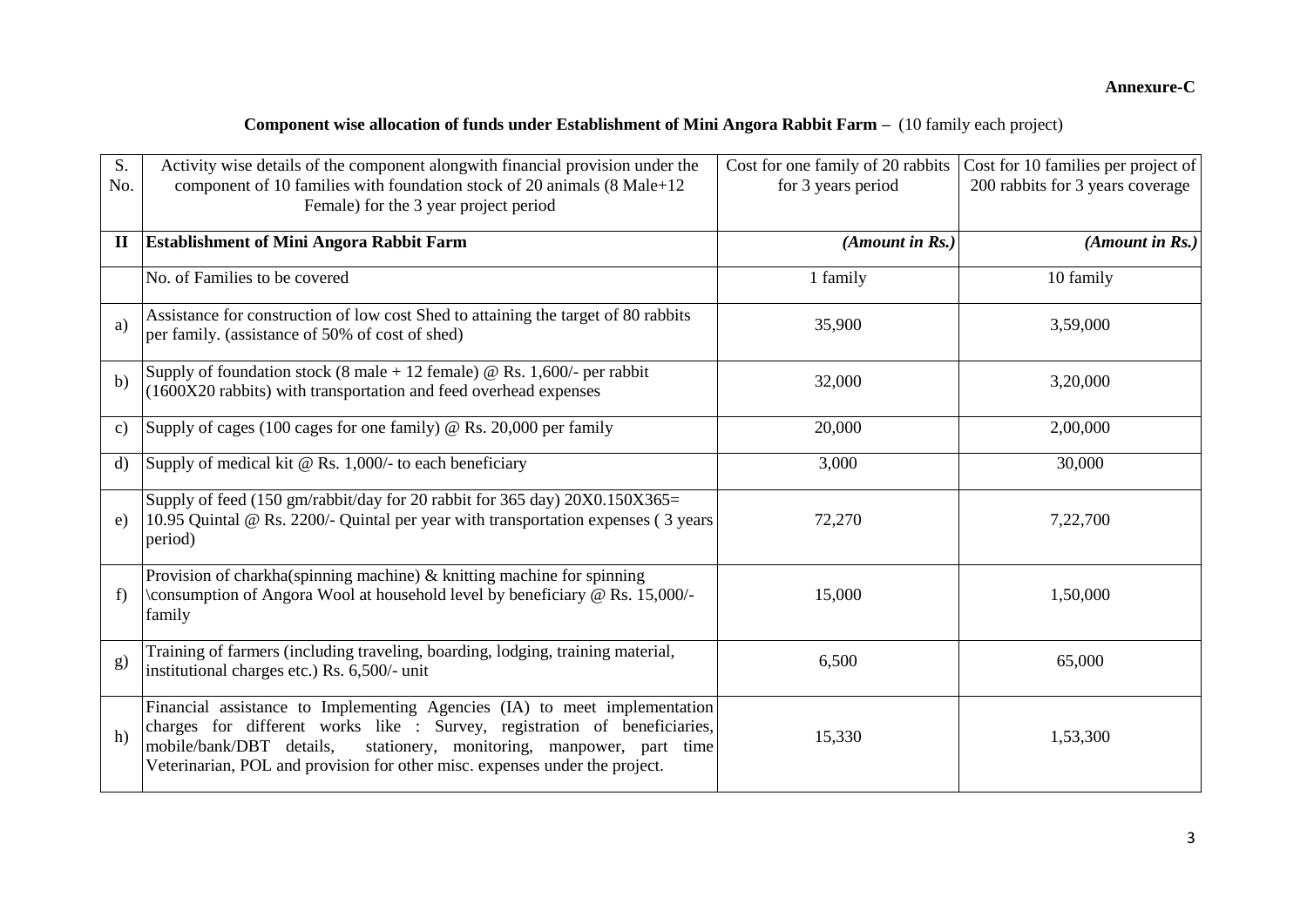| No. | Activity wise details of the component alongwith financial provision under the<br>component of 10 families with foundation stock of 20 animals $(8 \text{ Male}+12)$<br>Female) for the 3 year project period | for 3 years period | Cost for one family of 20 rabbits Cost for 10 families per project of<br>200 rabbits for 3 years coverage |
|-----|---------------------------------------------------------------------------------------------------------------------------------------------------------------------------------------------------------------|--------------------|-----------------------------------------------------------------------------------------------------------|
|     | Total                                                                                                                                                                                                         | 2,00,000           | 20,00,000                                                                                                 |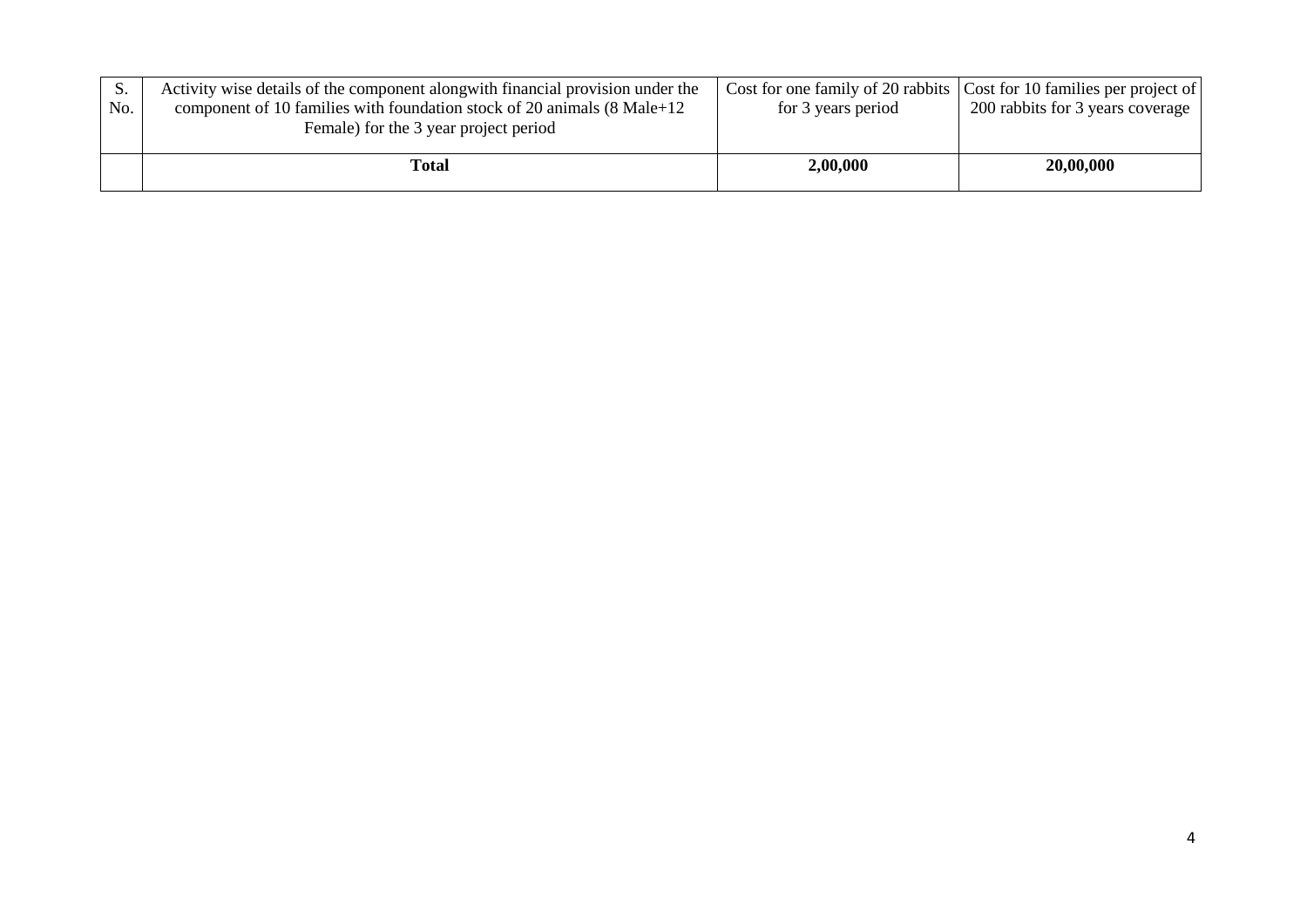| S.No             | Component                                  | Amount inlacs per unit |
|------------------|--------------------------------------------|------------------------|
| 1.               | Demarcation of boundary/fencing/farm sheds | 7                      |
| 2.               | Seed/fertilizer                            | 3                      |
| 3                | Land Development/Bunding/terracing         |                        |
| $\overline{4}$ . | Purchase of Agriculture implements         | 1.5                    |
| 5.               | Creation of Irrigation facilities          | 3.5                    |
| 6.               | Sowing and Cultivation                     | 3.0                    |
|                  | <b>Total</b>                               | 25 lacs                |

Cost projection and requirements of funds for development of 6 community fodder land (one units = 10 hectares)

#### Annexure-2

### **A. Cost projection and requirements of funds for development of departmental Fodder farm. (One units = 30 hectares)**

| S.  | <b>Component</b>                                                      | Amount in lacs per unit |
|-----|-----------------------------------------------------------------------|-------------------------|
| No. |                                                                       |                         |
| 1.  | Demarcation of Boundary/Fencing                                       | 20                      |
| 2.  | Hay shed and Guard Room                                               | 30                      |
| 3.  | Construction of 2 Water Reservoirs @ Rs. 3.5 lacs per Tank            | $\tau$                  |
| 4.  | Installation of two nos. of 12.5hp solar power pumps with solar panel | 36                      |
|     | with auto tracking system @ Rs. 20 lacs.                              |                         |
| 5.  | Micro Irrigation facilities for 30 hectares                           | 43                      |
| 6.  | Seed/Sowing/Cultivation/Land Development                              | 9                       |
| 7.  | Cost of tendering, Survey/Supervision/Fuel and Misc. Expenses.        | 5                       |
|     | <b>Total</b>                                                          | 150                     |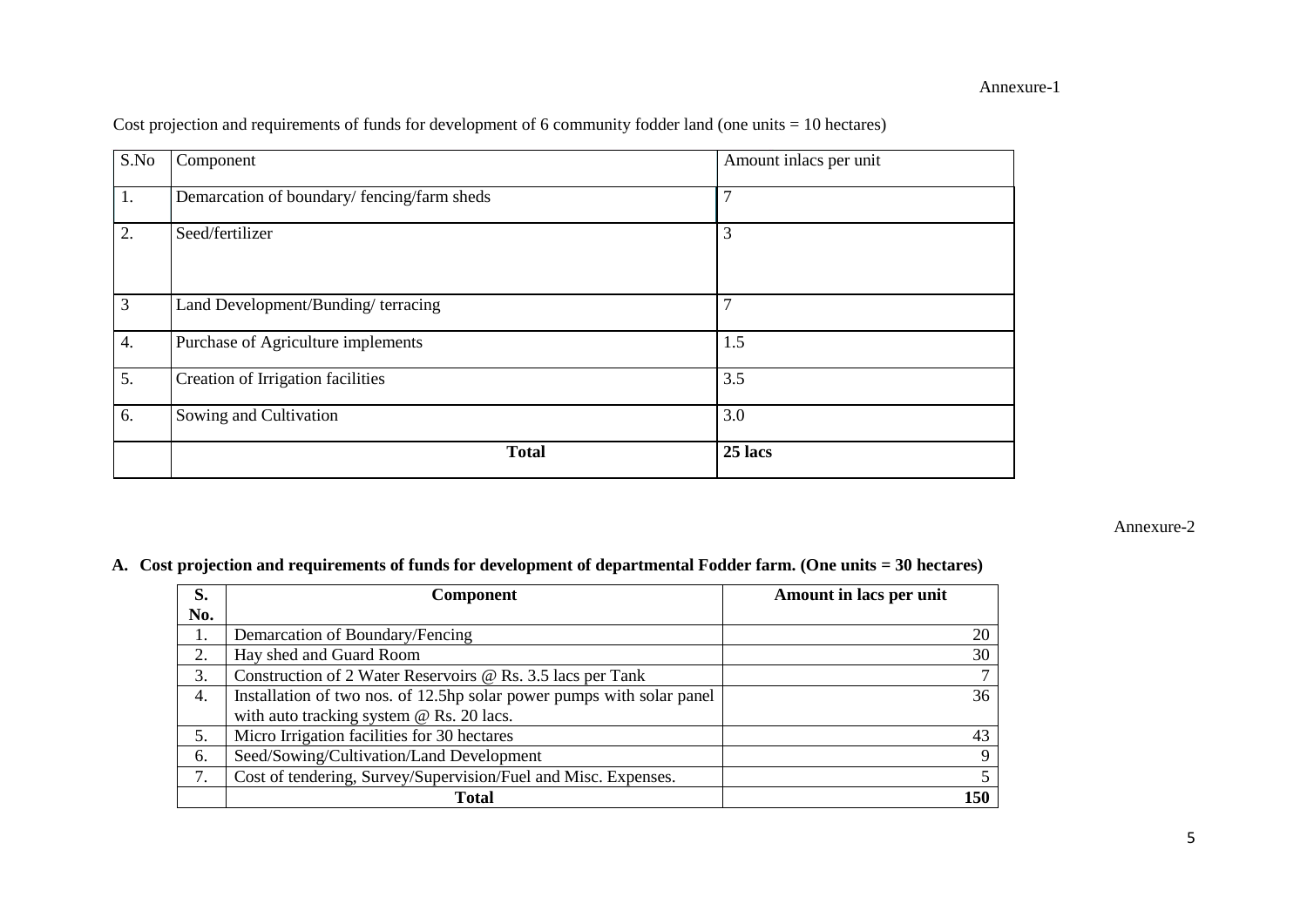| Cost projection and requirements of funds for feed pelleting, fodder block making machine. |  |  |  |
|--------------------------------------------------------------------------------------------|--|--|--|
|                                                                                            |  |  |  |

| S.  | <b>Component</b>                                                                  | Amount in lacs per unit |
|-----|-----------------------------------------------------------------------------------|-------------------------|
| No. |                                                                                   |                         |
| 1.  | Construction of a building for the feed marking unit                              | 50                      |
| 2.  | Feed Pelleting and Fodder Block making machine                                    | 93                      |
| 3.  | <b>Electric Generator</b>                                                         | 10                      |
| 4.  | One time Working capital required for purchase of raw material (Molasses, Barley, | 75                      |
|     | Maize, Oil cakes & minerals)                                                      |                         |
| 5.  | Cost of 2 nos. of full body truck for transportation of feed and raw material     | 40                      |
| 6.  | Cost of tendering, training of staff/Survey/Supervi- sion/Fuel and Misc. overhead | 25                      |
|     | Expenses                                                                          |                         |
|     | <b>Total</b>                                                                      | 293                     |

Annexure-4

## Predator proof corral and LED lights

| S. No.   | Activitv                                          | Amount       |
|----------|---------------------------------------------------|--------------|
|          | 75 Predator proof corral and LED lights in Leh    | 75.00 lacs   |
| <u>.</u> | 25 Predator proof corral and LED lights in Kargil | $25.00$ lacs |
|          | <b>Total</b>                                      | 100.00 lacs  |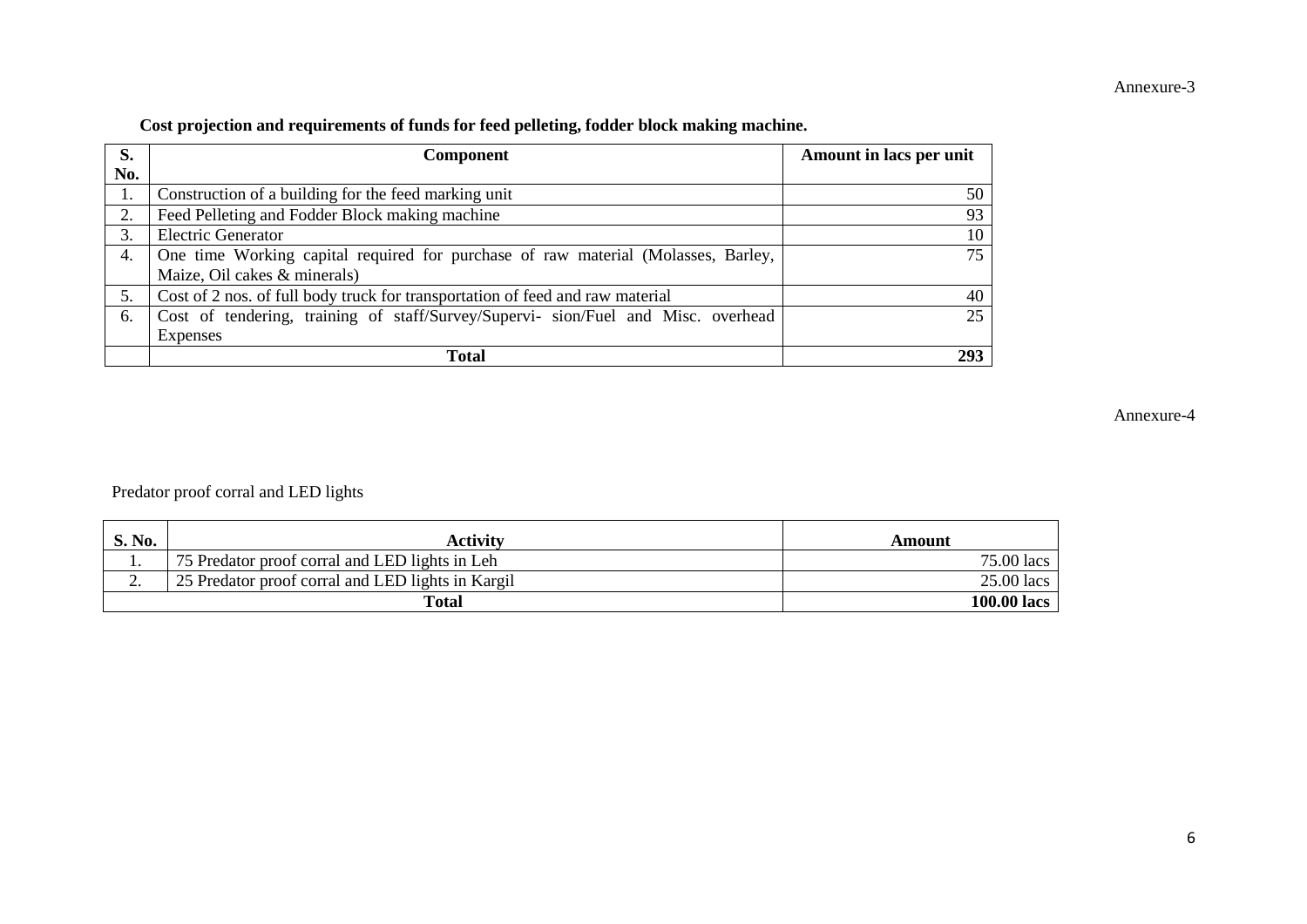# Strengthening of Veterinary health care delivery system at village/ Block and District level

| <b>S. No.</b> | Component                                                              | <b>Amount</b> in               | <b>Total Funds (in lacs)</b> |
|---------------|------------------------------------------------------------------------|--------------------------------|------------------------------|
| A             | Creation of Sheep Extension/First aid Centre in remote   New creation= |                                | $5X35$ lacs= 175 lacs        |
|               | and priority areas and strengthening of existing Centres.              | 5 Units,                       |                              |
|               |                                                                        | Existing $=$ 5 Units           | $5X5$ lacs= 25 lacs          |
| B             | Creation of Vaccine Storage and handling Centres at                    | 3 Units and 2 vaccination vans | $3X25=75$ lacs               |
|               | District and Block levels.                                             |                                | $2X12.5 = 25.00$ lacs        |
|               | <b>Total:</b>                                                          |                                | 300.00 lacs                  |

#### Annexure-6

### Selective breeding and result based study of Changra goat to increase productivity of the breed

| <b>S. No.</b> | Component                                                | <b>Amount in Lacs</b>          | <b>Total Funds</b> |
|---------------|----------------------------------------------------------|--------------------------------|--------------------|
| 1.            | Purchase of superior quality bucks and does for breeding | 200 does and 20 bucks          | $6000X220=$        |
|               |                                                          |                                | 13.2 lacs          |
| 2.            | Training to departmental veterinarians                   | 3 Training courses of 2        | 8 lacs             |
|               |                                                          | veterinarians                  |                    |
| 3.            | Provision of genetic study and research of Changra Breed | Research on 4 important topics | $4X2.5 = 10$ lacs  |
| 4.            | Creation of 2 small ruminants clinics including pedigree |                                | $2X20=40$ lacs     |
|               | software.                                                |                                |                    |
|               | Overhead expenses                                        |                                | $4.8$ lacs         |
|               | <b>Total</b>                                             |                                | <b>76.00 lacs</b>  |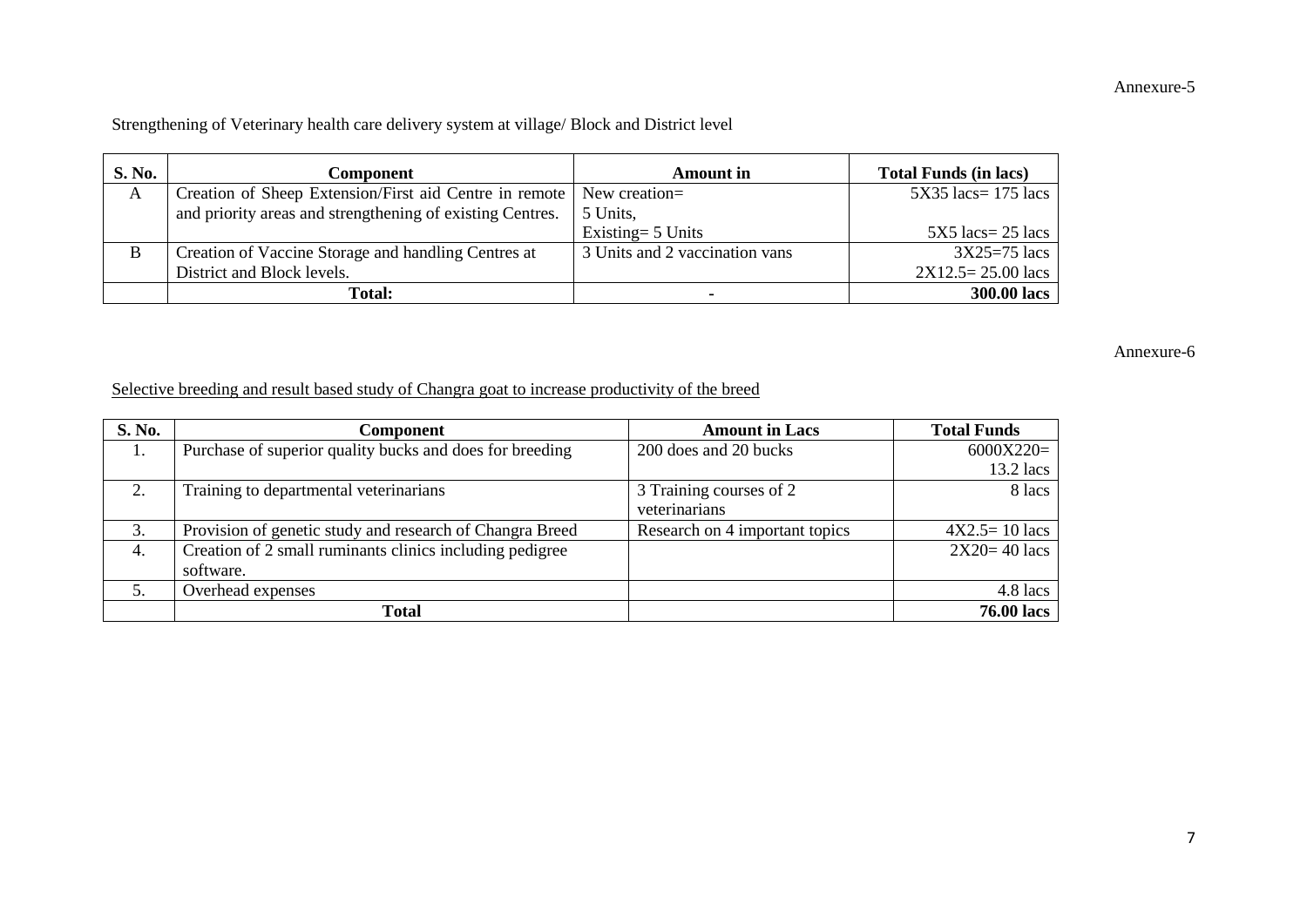# Establishment of pashmina mini farm

| S. No.                 | <b>Activity</b>                                                                        | Amount       |
|------------------------|----------------------------------------------------------------------------------------|--------------|
|                        | Establishment of 300 Mini Pashmina Farm units having 19 does +1 buck $\omega$ 6000 per | 360.00 lacs  |
|                        | animal.                                                                                |              |
| $\bigcap$<br><u>L.</u> | Construction of 300 shelters $\omega$ Rs. 50,000/- per shelter                         | 150.00 lacs  |
| 3.                     | Equipment's & Facilities                                                               | 50.00 lacs   |
| 4.                     | Travel & Misc.                                                                         | $25.00$ lacs |
|                        | <b>Total</b>                                                                           | 585.00 lacs  |

#### Annexure 8

# Upgradation of Pashmina Farm at Khangral,Kargil

| S. No. | <b>Activity</b>                           | Amount (Rs. in lacs) |
|--------|-------------------------------------------|----------------------|
| . .    | Land Development for Fodder               | 50.00                |
| ٠.     | Up-gradation of equipments and facilities | 100.00               |
| J.     | Misc. Expenses                            | 15.00                |
|        | <b>Total</b>                              | 165.00               |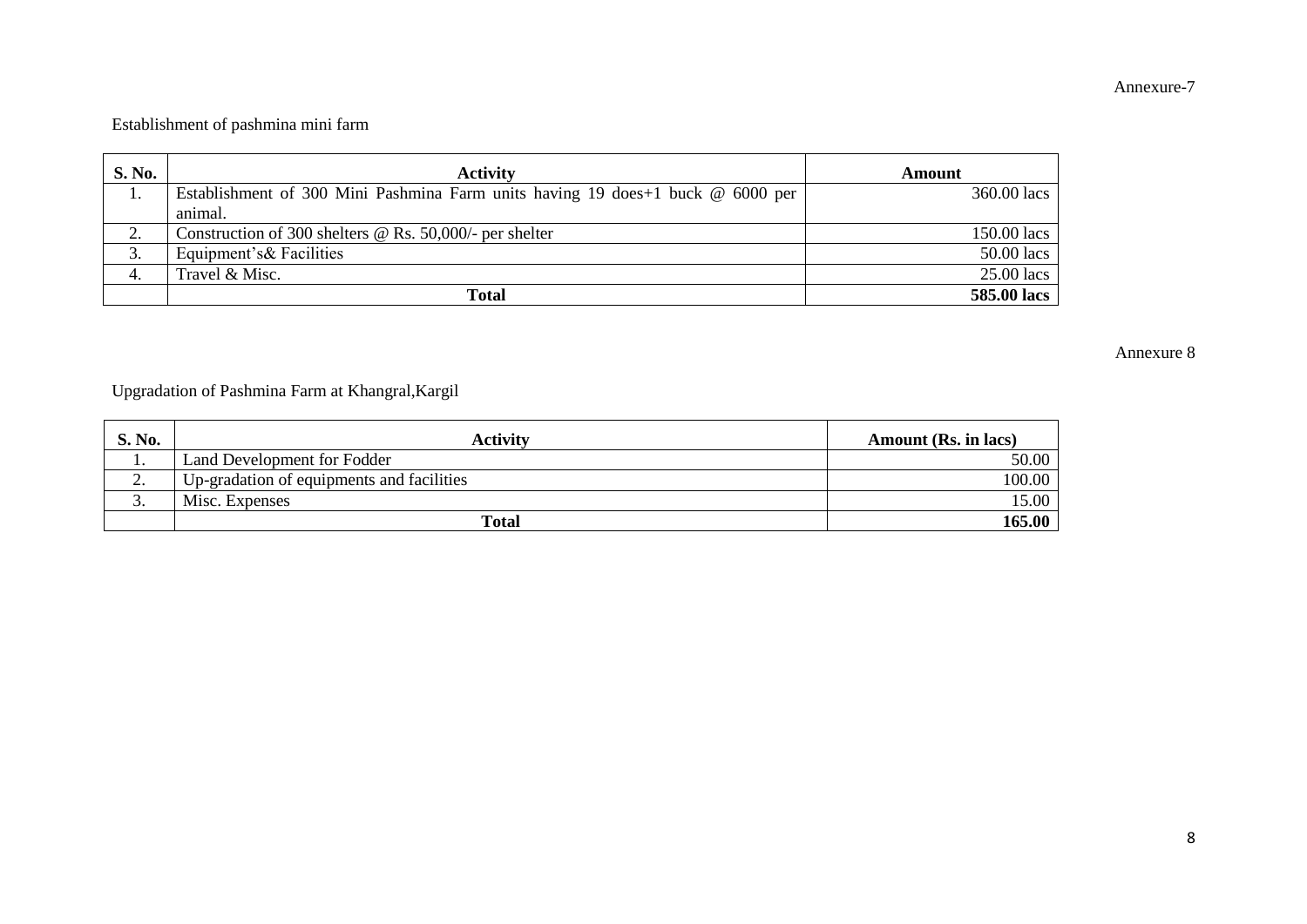## Design, Skill Workshop

| S.               | <b>Activity</b>               | <b>No. of Activities</b>                  | <b>Beneficiaries per</b> | <b>Total Beneficiaries</b> | Amount                            |
|------------------|-------------------------------|-------------------------------------------|--------------------------|----------------------------|-----------------------------------|
| No.              |                               |                                           | <b>Batch</b>             |                            |                                   |
| 1.               | <b>Workshops on Capacity</b>  | $40(20 \text{ in Kashmir}, 10 \text{ in}$ | 50 Participant per       | 2000 Participants          | Rs. 20 lacs $\omega$ 50,000/- per |
|                  | <b>Building</b>               | Ladakh& 10 in Jammu                       | <b>Batch</b>             |                            | programme                         |
| 2.               | Product Diversification and   | 30 (15 in Kashmir, 8 in                   | 20 Participant per       | 600 Participants           | Rs. 90 lacs $@$ 3.00 lacs per     |
|                  | Design Development            | Ladakh& 7 in Jammu)                       | <b>Batch</b>             |                            | programme                         |
|                  | Workshops                     |                                           |                          |                            |                                   |
| 3.               | Entrepreneurship              | $10(4$ in Kashmir, $3$ in                 | 20 Participant per       | 200 Particpants            | Rs. 5 lacs $@$ 50,000/- per       |
|                  | <b>Development Programmes</b> | Ladakh& 3 in Jammu)                       | <b>Batch</b>             |                            | programme                         |
| $\overline{4}$ . | Awareness programmes on       | 30 (16 in Kashmir, 7 in                   | 50 Partipants per        | 1500 Participants          | Rs. 15 lacs @ 50,000/- per        |
|                  | Govt. and Financial           | Ladakh& 7 in Jammu)                       | Batch                    |                            | programme                         |
|                  | <b>Schemes</b>                |                                           |                          |                            |                                   |
|                  | <b>Total</b>                  |                                           |                          | <b>Rs. 130.00 lacs</b>     |                                   |

#### Annexure-10

# Upgradation of Tools & Technology

| S.       | <b>Particulars</b>             | <b>No. of Beneficiaries</b>                         | Amount     |
|----------|--------------------------------|-----------------------------------------------------|------------|
| No.      |                                |                                                     | (In lakhs) |
| ī.       | <b>Improved Spinning Wheel</b> | 1500 (1000 in Kashmir, 300 in Ladakh& 200 in Jammu) | 75.00      |
| ◠<br>ـ ـ | <b>Improved Looms</b>          | 1500 (1000 in Kashmir, 300 in Ladakh& 200 in Jammu) | 150.00     |
| ⌒<br>3.  | Skill Training on improved     | 3000 (2000 in Kashmir, 600 in Ladakh& 400 in Jammu) | 75.00      |
|          | Tools                          |                                                     |            |
|          |                                | <b>Total</b>                                        | 300.00     |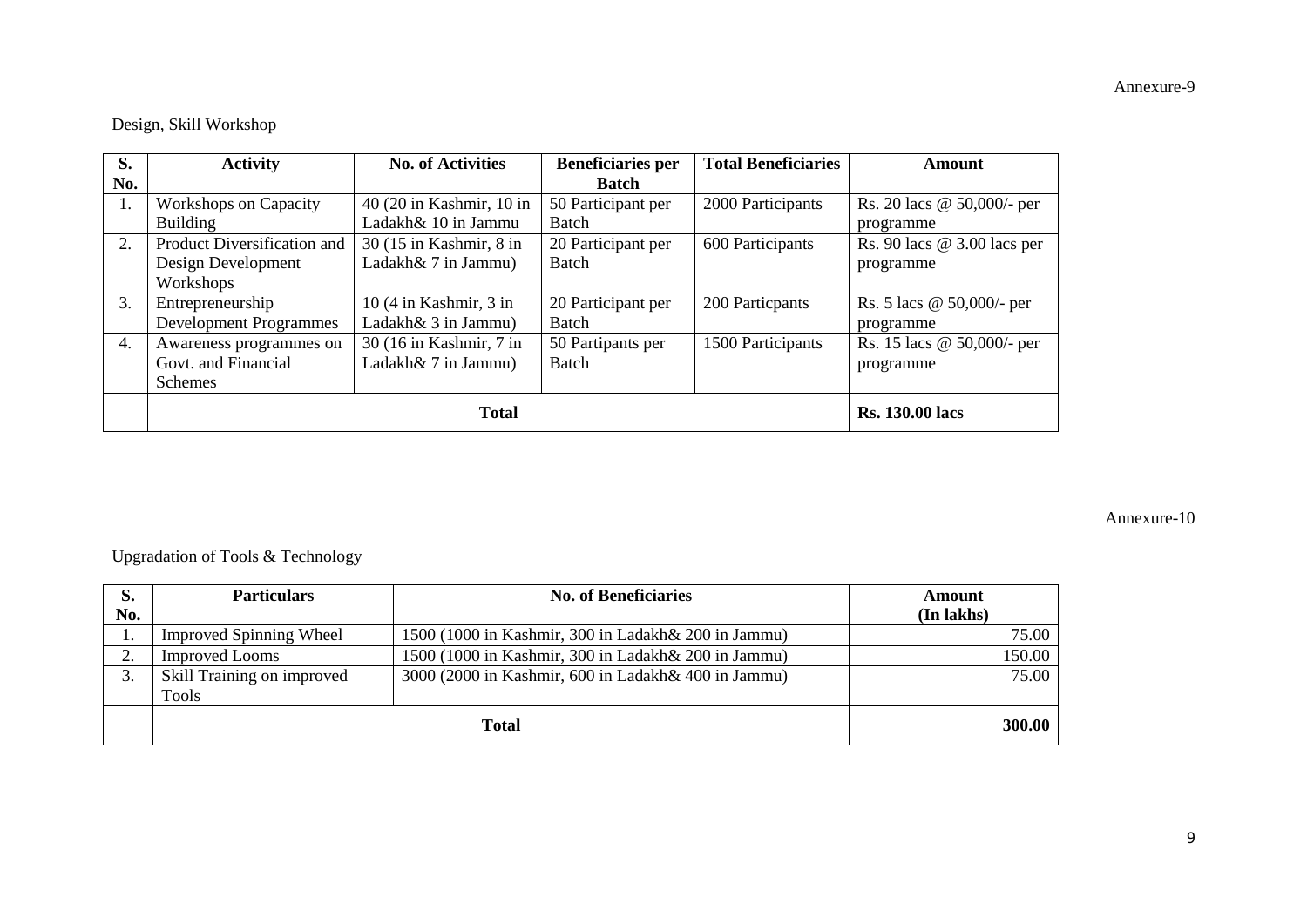# Common Facility Center

| S. No. | <b>Particulars</b>                                                      | <b>Amount</b> (In lakhs)            |
|--------|-------------------------------------------------------------------------|-------------------------------------|
|        | Land, Building and Facilities                                           | To be provided by Govt. at existing |
|        |                                                                         | facility at BeminaWoollen Mill.     |
|        | Common Facility Centre having De-hairing plant, equipments for carding, | 400.00                              |
|        | dyeing, warping, washing calendaring, printing and finishing.           |                                     |
| 3      | Interiors, Furniture & Fixtures                                         | 50.00                               |
|        | <b>Total</b>                                                            | 450.00                              |

Annexure-12

Amenities & Infrastructure

| S. No. | <b>Particulars</b>                        | <b>No. of Clusters</b>                                  | <b>Amount</b> (In lakhs) |
|--------|-------------------------------------------|---------------------------------------------------------|--------------------------|
|        | Infrastructure Development in<br>cluster. | 04 (Eid Gah Srinagar, KanihamaBaramulla, Ladakh& Jammu) | 500.00                   |
|        |                                           | <b>Total</b>                                            | 500.00                   |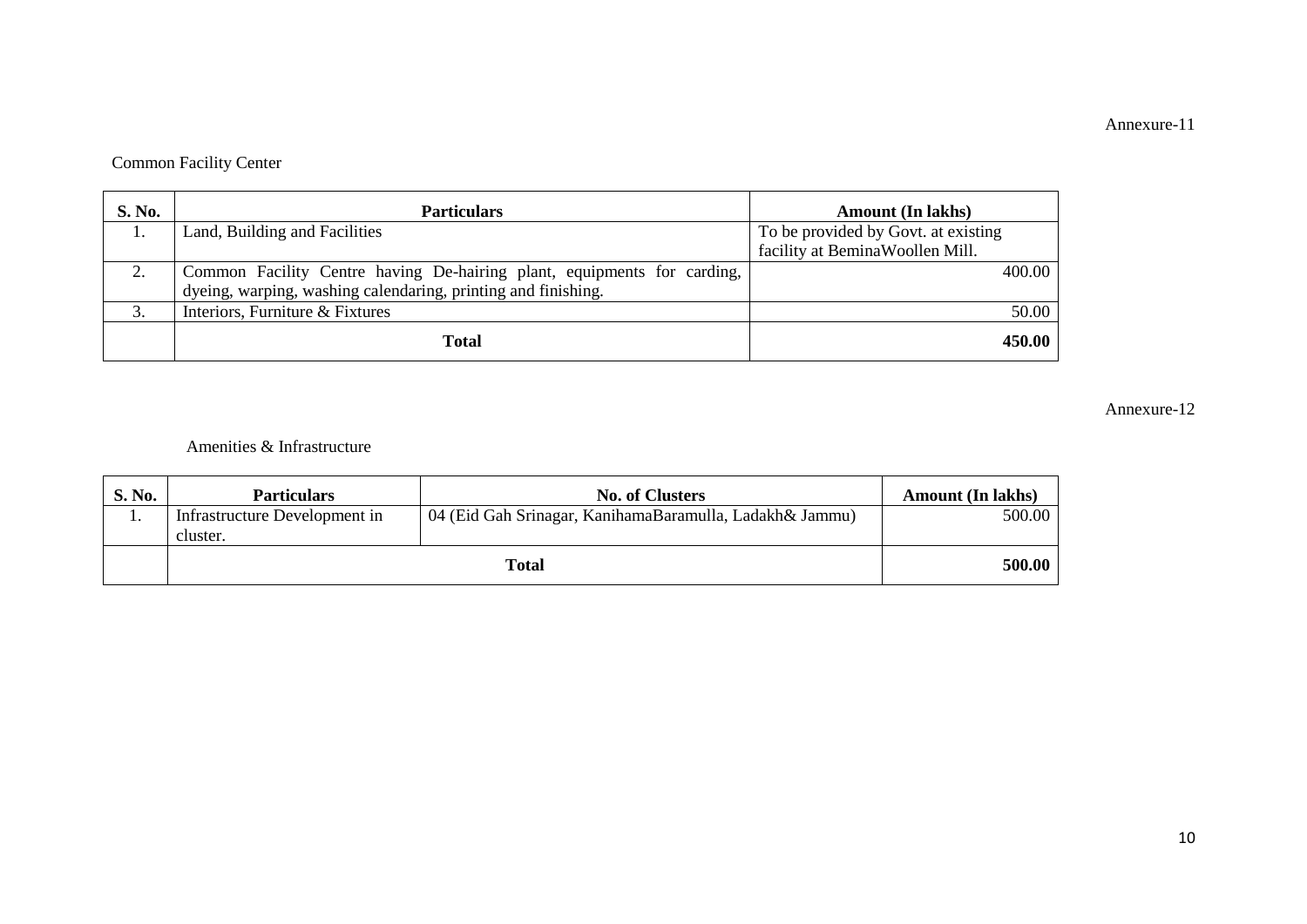Publicity through print and electronic Media

| S.<br>No. | <b>Activity</b>                                                                        | Amount<br>(In lakhs) |
|-----------|----------------------------------------------------------------------------------------|----------------------|
| 1.        | <b>Advertisement in National Newspapers</b>                                            | 100.00               |
| ↑<br>۷.   | Advertisement in Fashion and Lifestyle magazines, Boarding passes & Flight Magazines.  | 70.00                |
| 3.        | Design and printing of Advertisements, Posters, Brochures Fliers, etc.                 | 30.00                |
| 4.        | Publicity through Banners and Hoardings.                                               | 30.00                |
|           | Promotion on TV and Radio including setting up of Web based Domain for Pashmina crafts | 70.00                |
|           | <b>Total</b>                                                                           | 300.00               |

Annexure-14

## Making of Video Film

| S. No.  | <b>Activity</b>                | <b>Amount</b> (In lakhs) |
|---------|--------------------------------|--------------------------|
| . .     | Conceptual Groundwork          | 03.00                    |
| ◠<br>∠. | Production and Post-Production | 10.00                    |
| ⌒<br>J. | Distribution                   | 03.00                    |
|         | <b>Total</b>                   | 16.00                    |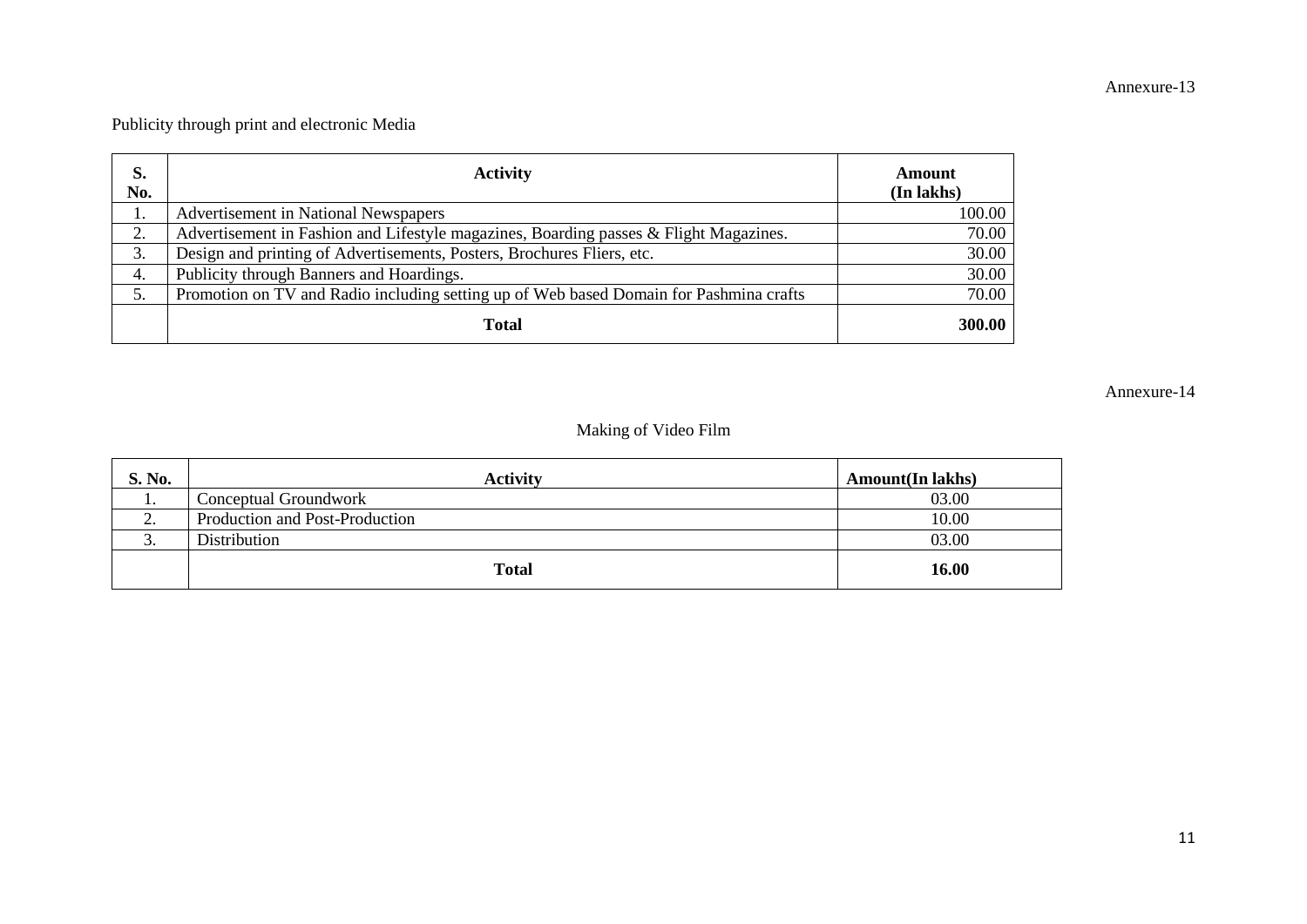Exhibitions and Display inclusive of Travel, Boarding and Lodging (Participation atleast 5 National & International Exhibitions)

| <b>S. No.</b>          | <b>Activity</b>                                                                        | Amount<br>(In lakhs) |
|------------------------|----------------------------------------------------------------------------------------|----------------------|
|                        | Participation Fee @ Rs. 5.00 Lac per Event (5 Events per year for 3 consecutive years) | 75.00                |
| $\bigcap$<br><u>L.</u> | Logistics @ Rs. 3.00 Lac per Event (5 Events per year for 3 consecutive years)         | 45.00                |
|                        | <b>Total</b>                                                                           | 120.00               |

Annexure-16

## **STRENGTHENING OF JKHC (S&E)**

| <b>S. No.</b>           | <b>Activity</b>                                   | <b>Amount</b> (In lakhs) |
|-------------------------|---------------------------------------------------|--------------------------|
|                         | Setting up the said Facility                      | 100.00                   |
| $\bigcap$<br><u>L</u> . | Recurring Expenses for 3 years @ 25 lacs per year | 75.00                    |
| ຸ                       | Miscellaneous                                     | 05.00                    |
|                         | Total                                             | 180.00                   |